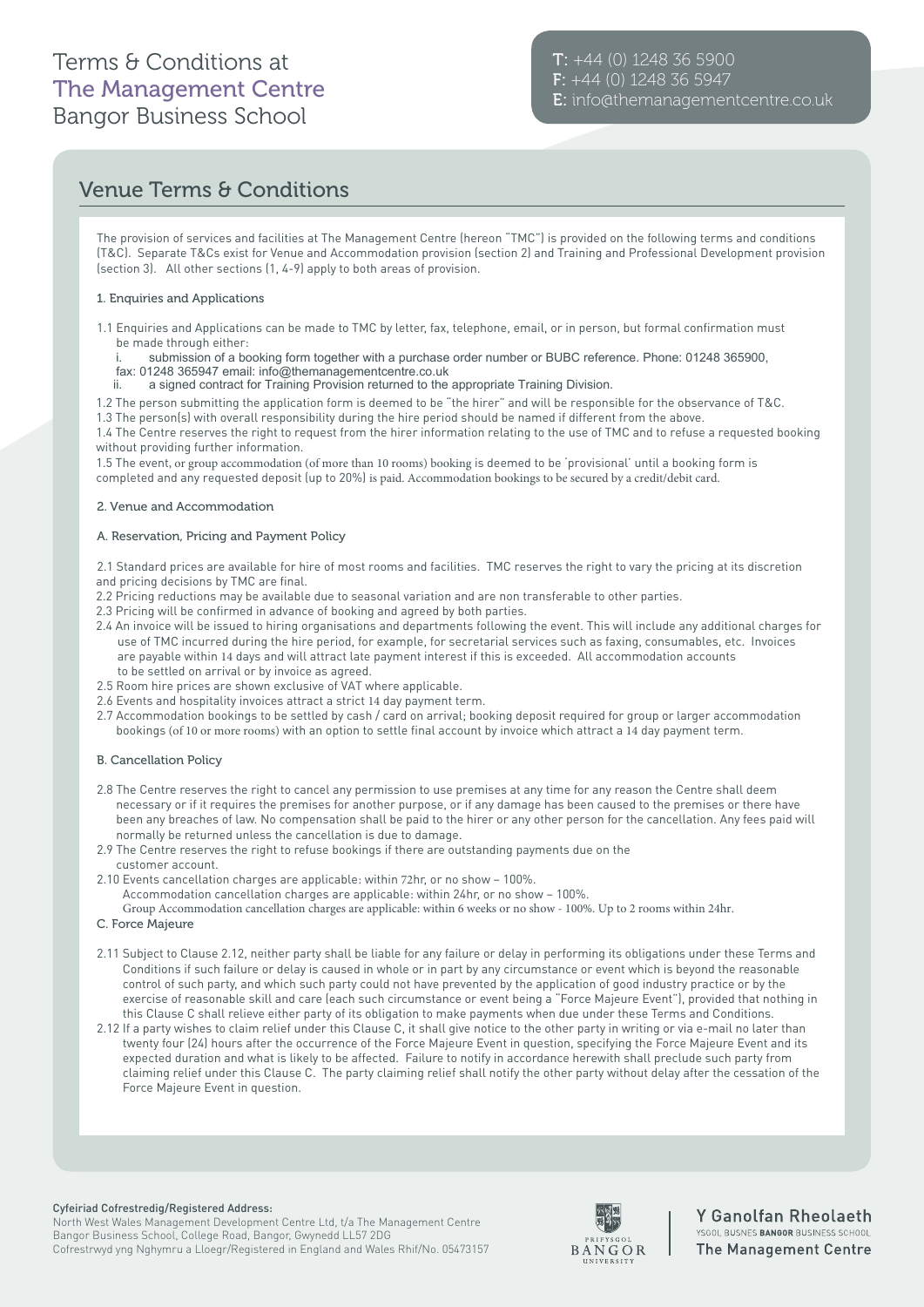# Terms & Conditions at The Management Centre Bangor Business School

- 2.13 The party claiming relief under this Clause C shall:
- (a) Use all reasonable endeavours to avoid, minimise or remove the Force Majeure Event in question. (b) Afford to the other party reasonable facilities for obtaining further information about that Force Majeure Event.
- 2.14 Circumstances or events beyond the reasonable control of the parties shall include (but shall not be limited to) civil commotion, riot, strikes, lockouts, acts of God, storm, flood, dense lasting fog, snow, earthquake or subsidence, fire, explosion, machinery breakdown, failure of plant or collapse of structures, acts of government or any agency, branch, department or representative thereof, voluntary or mandatory compliance with any direction, request or order of any governmental authority

## 3. Health and Safety

- 3.1 The hirer shall notify the centre of any visitors with special needs or requirements at the time of booking. There is an Access Statement located on TMC's web page.
- 3.2 The hirer shall notify the centre of any third party electrical equipment to be brought onto site. The hirer is responsible for ensuring that equipment is safe to use (e.g. is under 1 year old or has been tested for electrical safety (PAT)). TMC reserves the right to refuse permission to use equipment if, in the Centre's own judgement, this would endanger the Centre, its staff, its visitors or the hirer. TMC is not obliged to give a reason to justify that decision.
- 3.3 The hirer shall ensure that all relevant Health & Safety and Orientation notices are given to their delegates at the start of the event (e.g. location of Fire Exits and muster points, toilets, etc).
- 3.4 Health and Safety information sheets are contained within each meeting room, and further copies are available from reception.

#### 4. Liability, Licence and Insurance

- 4.1 TMC will not be liable for any accident or injury to persons using the Centre's premises or third parties involved, in accordance with this bookings policy.
- 4.2 Insurance is the responsibility of the hirer making this booking. Hirers are required to make their own insurance arrangements and must keep in place the necessary insurances and upon request of TMC provide proof that these insurances are in place as necessary.
- 4.3 The hirer must agree to indemnify and keep indemnified TMC from and against all loss, damage, costs, claims, demands, expenses or charges which the Centre may sustain or incur in respect of any matter arising out of the use of the accommodation
- or the conditions relating thereto, and to pay to the Centre on demand such sums as may be payable by reason of this indemnity. 4.4 TMC does not accept any responsibility for any item of furniture, personal effects or other belongings left in rooms or with Reception, and has the right to dispose of such property, the costs of such disposal being the responsibility of the client.
- 4.5 TMC is not licensed for gaming for the purposes of the Gambling Act 2005.
- 4.6 TMC reserves the right to vary the facilities offered including, where necessary, to change the room made available at its own discretion.

4.7 CCTV operates within TMC and its grounds for the purposes of crime prevention and detection. The equipment is operated within the guidelines of the Data Protection Act.

#### 5. Use of Centre

- 5.1 Use of TMC shall be for the purposes stated at the time of booking. The client shall not use the room other than in connection with the client's business and in any event shall not permit the room to be used for any illegal activity.
- 5.2 Hirers will use only those parts of the premises and facilities specified on the booking form. Hire does not confer rights to occupy other rooms, lecture theatres or offices, nor does it grant exclusive rights to such common spaces as the café, restaurant or Bar Lounge. Hirers should respect any areas designated out of bounds to visitors, including staff offices.
- 5.3 TMC shall not be liable for lack of availability of Centre facilities unrelated to the specified hired rooms or facilities as agreed at time of booking.
- 5.4 TMC shall not be liable where numbers of attendees are at variance with that specified at time of booking.
- 5.5 Hirers will be responsible for the behaviour of those present and for ensuring that activities and persons present do not cause a nuisance, to TMC staff, visitors or other third party users of the centre.
- 5.6 Hirers will be liable for additional charges where room use extends beyond the stated booking period i.e. half or full day rate.
- 5.7 The hirer and their delegates shall respect the rules and regulations of Bangor University parking enforcement including TMC parking arrangements which are issued in advance of hiring. Note that the number of parking spaces at TMC is limited.
- 5.8 Hire of the facilities does not automatically confer rights to park at TMC.
- 5.9 Right of access to all parts of TMC premises at all times is reserved to the Centre staff or any authorised officer or other person authorised by the Centre.
- 5.10 Free wireless internet is available upon request and users must conform with all acceptable user policies in force. The University's acceptable use policy can be found at the following link: http://www.bangor.ac.uk/itservices/policies/accept\_use.php

#### Cyfeiriad Cofrestredig/Registered Address:

North West Wales Management Development Centre Ltd, t/a The Management Centre Bangor Business School, College Road, Bangor, Gwynedd LL57 2DG Cofrestrwyd yng Nghymru a Lloegr/Registered in England and Wales Rhif/No. 05473157



# Y Ganolfan Rheolaeth YSGOL BUSNES BANGOR BUSINESS SCHOOL The Management Centre